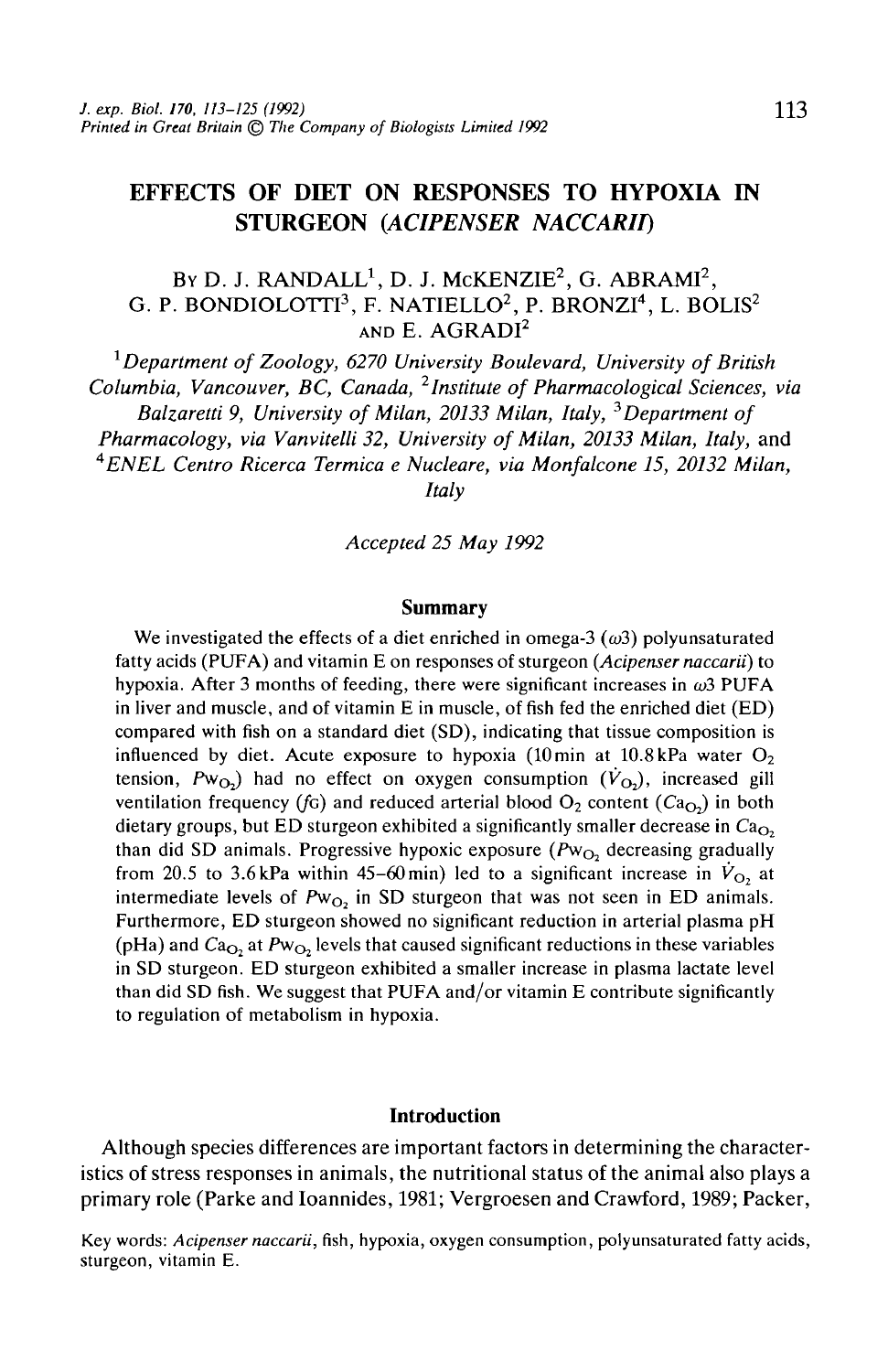1991). Indeed, the nutritional status of laboratory animals may account for differences in responses to stress when comparing data from different studies.

Increases in the relative amount of  $\omega^3$  polyunsaturated fatty acids (PUFA) in the diet are reported to protect against the effects of oxidative stress, decreasing the likelihood of chronic degenerative cardiovascular disease in humans and increasing the resistance of the mammalian heart and brain to ischaemic damage (see Hornstra, 1989, for a review). Vitamin E, a lipid-soluble anti-oxidant, is also reported to protect against cardiovascular disease and ischaemic damage (Crary and McCarty, 1984; Budowski and Sklan, 1989; Downey, 1990; Packer, 1991). Thus, there is evidence to suggest that variations in the quality of the diet, particularly the  $\omega_3$  fatty acid and vitamin E content, may lead to changes in wholeanimal responses to hypoxic stress.

Because fish health and physiological processes are strongly dependent on dietary  $\omega$ 3 fatty acid and anti-oxidant status (Ackman, 1980; Bell et al. 1986; Cowey, 1986; Raynard *etal.* 1991), we investigated the effects of a combined pretreatment with dietary  $\omega$ 3 PUFA and vitamin E on the responses of Cobice sturgeon *(Acipenser naccaril)* to hypoxia. Dietary composition is shown to have a marked effect on the regulation of metabolism during hypoxia.

### **Materials and methods**

### *Animals*

Cobice sturgeon, *Acipenser naccarii* (Bonaparte), were maintained at *La Casella* experimental thermal fish farm [Via Argine del Ballottino, 29010, Sarmato (PC), Italy] in large fibreglass tanks with a continuous water supply  $(25^{\circ}C,$ pH7.9).

### *Diets*

Groups of 30 sturgeon in separate tanks were maintained on two different diets. Standard-diet animals (SD sturgeon) were fed a commercial sturgeon feed (Alma Storioni, Agros, Bolzano, Italy) with ascorbic acid and lecithin supplements, as pellets. Experimental-diet animals (ED sturgeon) were fed pellets of the same feed but with additional fish oil and vitamin E supplements. Feeds were pelleted freshly every 2-3 days and stored at 4°C. The two diets had the composition reported in Table 1. Following 90 days of feeding to satiation, samples of liver and

|                                             | Control | Experimental |  |
|---------------------------------------------|---------|--------------|--|
| Total lipids $(g kg^{-1})$                  | 120     | <b>200</b>   |  |
| $\omega$ 3 fatty acid (g kg <sup>-1</sup> ) | 26      | 48           |  |
| $\omega$ 6 fatty acid (g kg <sup>-1</sup> ) |         | 12           |  |
| Arachidonic acid $(g \, kg^{-1})$           |         |              |  |
| Eicosapentaenoic acid $(g kg^{-1})$         | 9.0     | 26.8         |  |
| Vitamin E $(g kg^{-1})$                     | 0.056   | 0.556        |  |

Table 1. *Composition of control and experimental diets*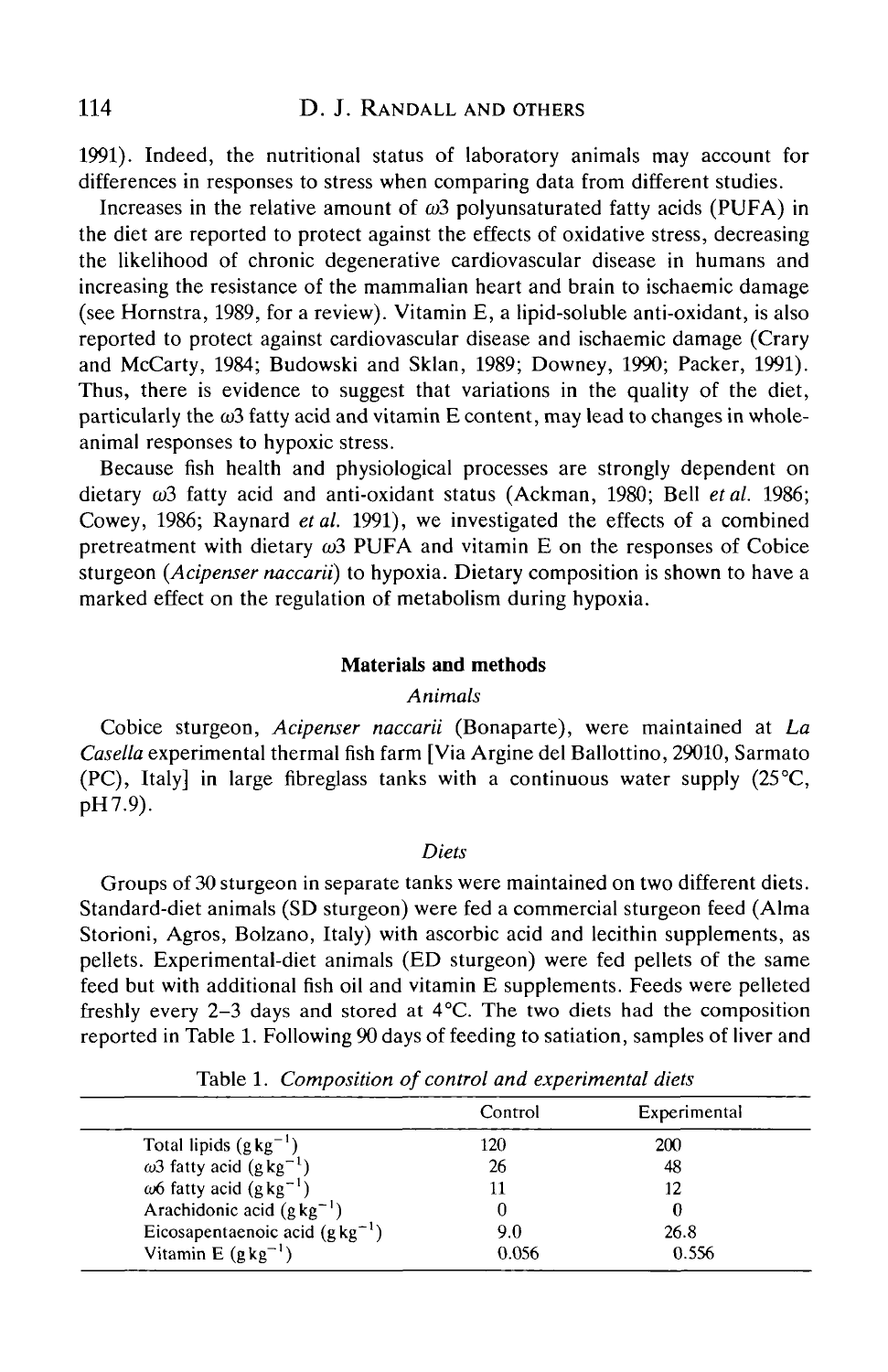muscle were obtained from five freshly killed fish from each group and immediately frozen on dry ice for subsequent analysis of fatty acid and vitamin E content. Lipids were extracted from 1 g of a homogenate of the whole liver or half of the myotome muscle mass with chloroform: methanol  $(2.1 \text{ v/v})$ , as described by Folch *et al.* (1957), with 5 mg l<sup>-1</sup> butylated hydroxytoluene as an anti-oxidant. Total fatty acid levels were measured by gas chromatography using a Dani gas chromatograph with a programmable temperature vapouriser injector and a column (Supelcowax  $30 \text{ m}$ , 0.30 mm inner diameter, 0.27  $\mu$ m film thickness) with temperature programming (150–220 °C at 2.5° min<sup>-1</sup> increments). Vitamin E was extracted from 1 g of the homogenate from each tissue, as described by Weber (1987). Vitamin E was measured by HPLC with fluorescence detection (Jasco 880 intelligent pump; Speri-5 C18 reverse-phase column and Jasco 821FP intelligent detector) with a methanol mobile phase, as described by Weber (1987). Fatty acid and vitamin E levels in the two tissues were expressed as absolute amounts per 100g tissue.

Following 150 days of feeding to satiation with the diets, responses to two hypoxic challenges were measured in nine SD animals (mean mass  $\pm$  s.  $E =$ 783.8 $\pm$ 40.49g) and six ED animals (mean mass $\pm$ s.e.=867.8 $\pm$ 71.7g).

### *Surgical procedures*

Sturgeon were anaesthetised in a 1:10000 buffered solution of tricainemethanesulphonate (MS 222) and then transferred to a surgical table and artificially ventilated with an MS 222 solution at 1:20000. A dorsal aortic cannula (PE 50, Intramedic) was implanted using the technique of Soivio *et al.* (1972). Animals were allowed to recover for 24-48 h in a Plexiglas respirometer chamber (101 volume) with a continuous water supply. The chamber was darkened on all sides except for a small space on the upper surface, which permitted video recording of ventilation frequency (see below). The cannula was flushed with heparinised Cortland's saline (Wolf, 1963) every 24 h.

### *Measurement of respiratory and blood variables*

Water flow through the Plexiglas chamber could be stopped by two three-way valves which caused the water to be recirculated through an external loop with an Eheim model 1034 pump (Eheim, Germany). A Yellow Springs  $O<sub>2</sub>$  electrode (model YSI5331) placed at the outflow of the chamber and attached to an Amel 321 O<sub>2</sub>-meter (Amel, Italy) monitored the decline in water  $O_2$  levels during the period of recirculation, with data registered on a Philips PM8252 potentiometric recorder. This subsequently allowed calculation of  $O_2$  consumption  $(\dot{V}_{O_2})$  as  $mgO<sub>2</sub>$  kg<sup>-1</sup> h<sup>-1</sup>) from the volume of the recirculating system and the mass and volume of the fish. Gill ventilation frequency  $(f_G)$ , as beats min<sup>-1</sup>) was recorded by a Sony video recorder placed above the respirometer chamber. Blood samples could be withdrawn anaerobically from the dorsal aortic cannula (which passed through an airtight hole in the respirometer). Arterial plasma pH (pHa) was measured using an IL System-1302 pH-blood gas analyser (Instrumentation Laboratories) regulated at 37°C. Whole blood samples were centrifuged in sealed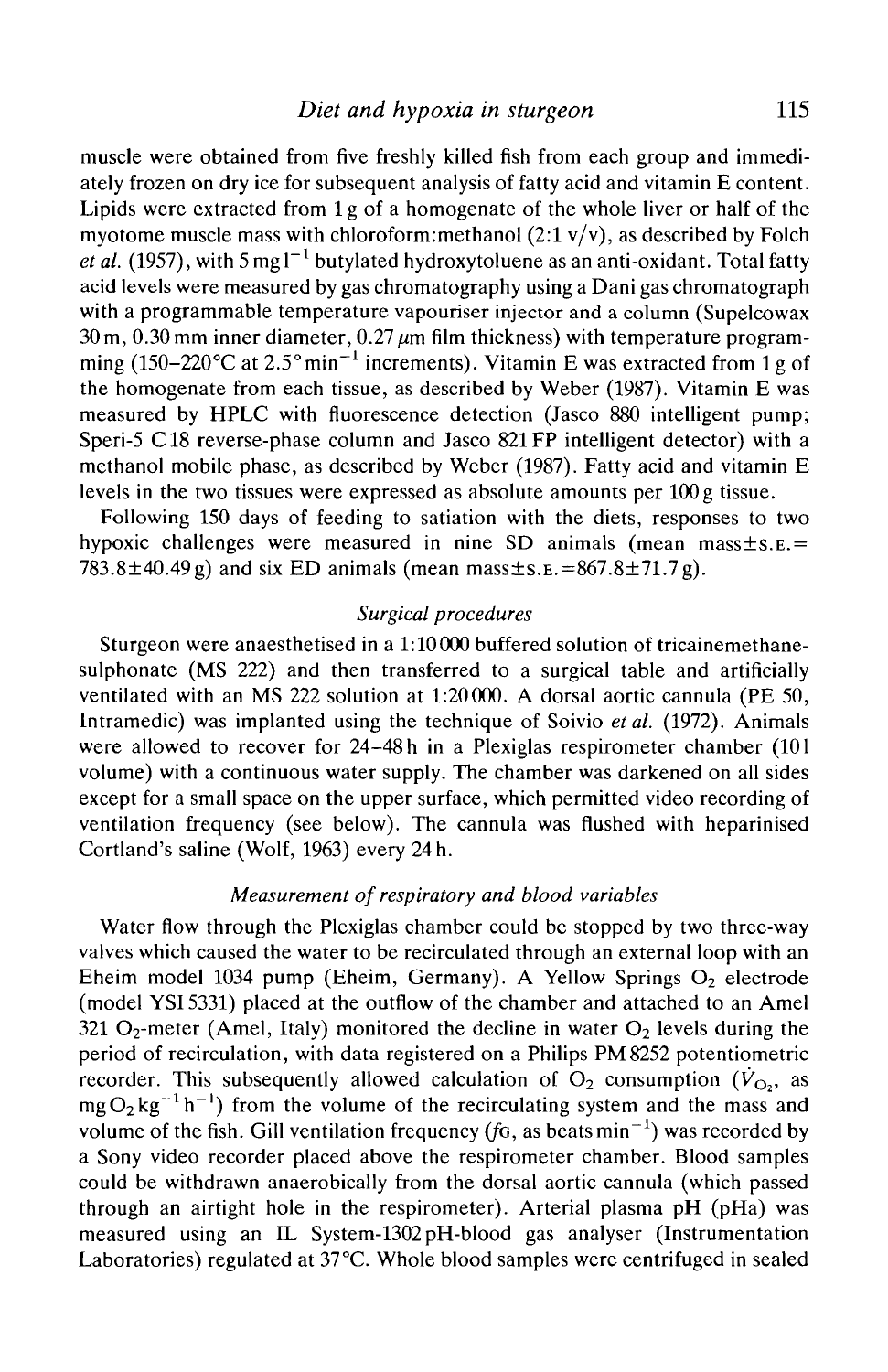### 116 D. J. RANDALL AND OTHERS

0.3 ml plastic micro-test-tubes containing no air within 2 min of collection. Plasma pH at 25°C was then calculated using a pH:temperature coefficient of 0.013 pH units per degree, as given for rainbow trout plasma by Heisler (1984). Although the absolute values for pHa obtained by this method may not be reliable, because all samples were treated identically comparisons between samples were valid. Arterial blood  $O_2$  content  $(Ca<sub>O</sub>)$  was measured using the technique of Tucker (1967) and an Instrumentation Laboratories  $P_{\text{O}_2}$  electrode (model 68653) regulated at 37°C. Sturgeon in the ED group had a slightly higher mean mass than sturgeon in the SD group and, presumably, larger blood volumes. Arterial blood  $O<sub>2</sub>$  content measurements in both groups were corrected for blood volume loss as a result of sampling, assuming a blood volume of 5 % body volume, in order to correct for apparent differences in  $Ca<sub>O</sub>$ , between the groups that might have resulted from the sampling regime. Plasma from centrifuged blood samples was frozen in liquid  $N_2$  within 1 min of collection for subsequent measurement of plasma circulating catecholamine and lactate levels. Plasma catecholamines were measured on alumina-extracted samples using HPLC with electrochemical detection, with a mobile phase consisting of:  $0.08 \text{ mol}^{-1}$  citric acid,  $0.04 \text{ mol}^{-1}$  $N_{a}$ HPO<sub>4</sub>, 0.1 mmoll<sup>-1</sup> sodium EDTA, 0.64 mmoll<sup>-1</sup> sodium octyl sulphate. 10% (v/v) methanol, at pH3.2, a Shimadzu LC6A solvent delivery pump, a Shimadzu SIL 6B/9A sample injector, a Nucleosil  $C_{18}$  RP 7  $\mu$ m particle size reverse-phase column (Macherey-Nagel, Germany), a Coulochem 5100A electrochemical detector (Environmental Science Associates, USA) and a Shimadzu C-R4A integrator, according to the method of Bondiolotti *etal.* (1987). Plasma lactate was measured using a Sigma ultraviolet colorimetric assay.

### *Protocol*

All experiments were conducted at *La Casella* experimental fish farm. Sturgeon from both dietary groups were exposed to two different hypoxic challenges.

### *Acute hypoxic exposure*

Control measurements of  $\dot{V}_{\Omega}$ , and f<sub>G</sub> were made under normoxic conditions  $(Pw<sub>O</sub>=20.5 kPa)$ , during a 10 min recirculation period. A 1.4 ml blood sample was withdrawn (and replaced with an equal volume of heparinised saline) for measurement of normoxic pHa, Ca<sub>O</sub>, and plasma catecholamine titre. The respirometer system was then flushed with hypoxic water until the water was approximately half saturated with oxygen ( $Pw_{O2}=10.8\pm0.3$  kPa). Water was then recirculated for 10 min to allow measurement of  $\dot{V}_{\text{O}_2}$  and f<sub>G</sub> under hypoxic conditions. A further 1.4 ml blood sample was withdrawn at the end of the hypoxic exposure period for measurement of pHa,  $Ca<sub>O</sub>$  and catecholamines. Normoxic water flow through the system was then resumed, and the animal was allowed 1-1.5 h to recover.

### *Progressive hypoxic exposure*

Following recovery from acute hypoxia, a 1.4 ml blood sample was withdrawn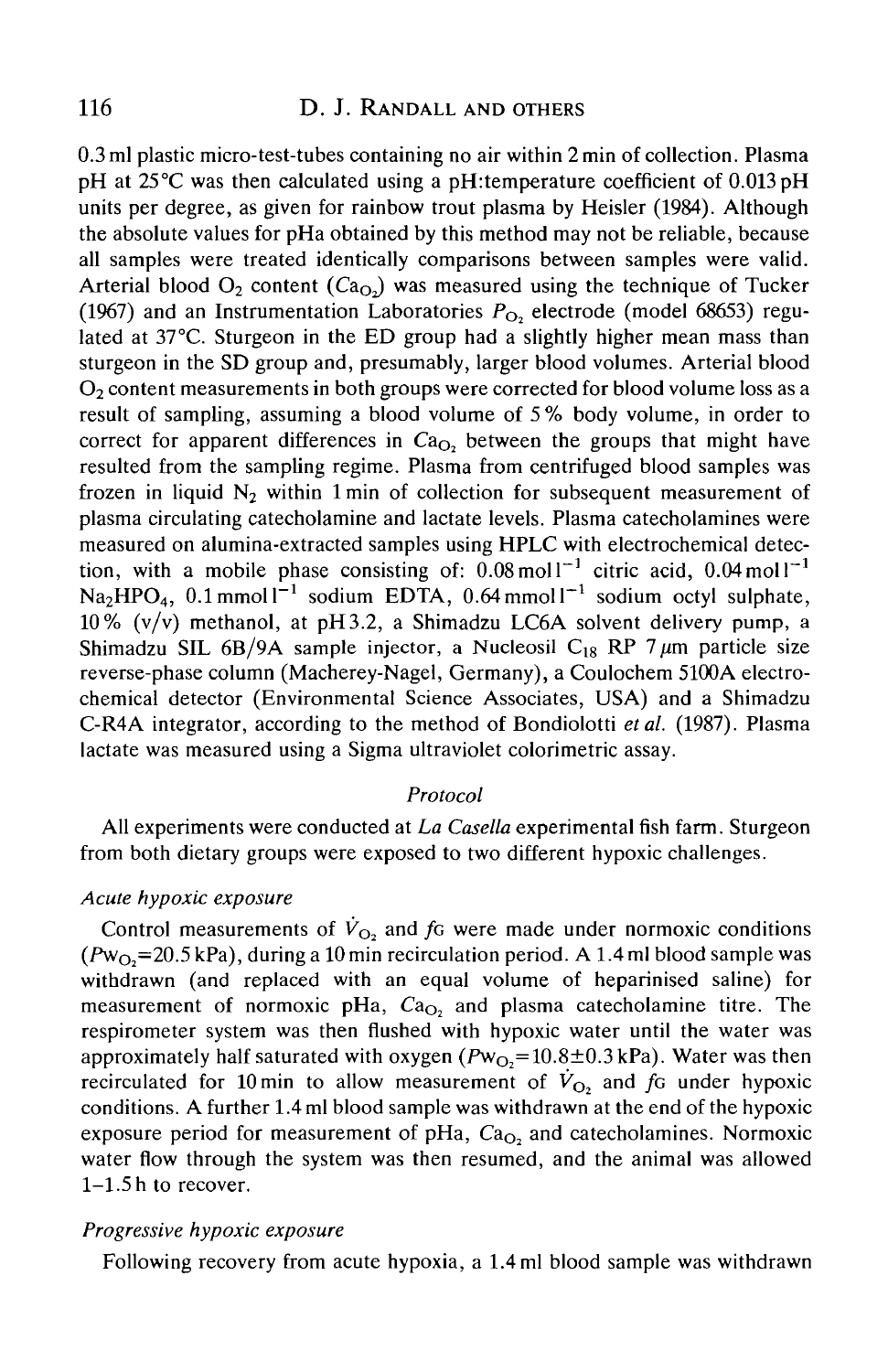for measurement of pHa,  $Ca<sub>O</sub>$ , and plasma lactate levels. Water was then recirculated so that the sturgeon created a gradual progressive hypoxia within the respirometer as it consumed the oxygen. Thus,  $\dot{V}_{\Omega}$  and f<sub>G</sub> were measured as  $Pw_{\Omega}$ , decreased to 3.6 kPa. The duration of progressive hypoxia was between 45 and 60min. Blood samples (0.4 ml) were withdrawn at 15.7, 9.7 and 6.0kPa *Pwch* and pHa and  $Ca<sub>O<sub>2</sub></sub>$  were measured. At 3.6kPa, a 1.4ml blood sample was withdrawn for measurement of pHa,  $Ca<sub>O<sub>2</sub></sub>$  and plasma lactate levels. Normoxic water flow through the respirometer was then resumed for lOmin, after which it was recirculated again for measurement of  $\dot{V}_{\text{O}_2}$  and fo during 10 min of recovery in normoxia. Following this, normoxic flow was again resumed.

### *Data analysis*

Levels of PUFA and vitamin E in liver and muscle of SD and ED sturgeon groups were compared using unpaired /-tests. Respiratory and internal variables measured during normoxia were compared with those in acute hypoxia using a paired *t*-test. During gradual hypoxia, variables under normoxic conditions were compared with measurements taken at each level of hypoxia or during recovery using a paired *t*-test. Variables measured at a given  $Pw_{O_2}$  in fish fed the standard diet were compared with those measured in animals fed the experimental diet using unpaired *t*-tests. Differences with  $P<0.05$  were considered statistically significant.

#### **Results**

Following 90 days of feeding to satiation, there were significant differences in tissue fatty acid composition and vitamin E content between the two dietary groups. ED sturgeon had significantly more total  $\omega$ 3 PUFA in liver and muscle than did SD fish, and they also had significantly higher  $\omega$ 6 fatty acid levels in their livers (Table 2). Despite this accumulation of  $\omega$ 6 fatty acids in the liver, both the  $\omega/2/\omega$ 6 and eicosapentaenoic acid/arachidonic acid ratios were significantly higher

|                        | Liver            |                   | Muscle             |                     |
|------------------------|------------------|-------------------|--------------------|---------------------|
|                        | SD               | ED                | SD                 | ED                  |
| $\omega$ 3             | $1.52 \pm 0.14$  | $8.66 \pm 0.20*$  | $1.18 \pm 0.06$    | $2.18 \pm 0.11*$    |
| $\omega$               | $0.75 \pm 0.06$  | $2.08 \pm 0.16*$  | $0.40 \pm 0.03$    | $0.56 \pm 0.04$     |
| $\omega$ 3/ $\omega$ 6 | $1.98 \pm 0.07$  | $4.16 \pm 0.08$ * | $3.12 \pm 0.13$    | $3.86 \pm 0.08$ *   |
| EPA/AA                 | $2.72 \pm 0.10$  | $6.28 \pm 0.38$ * | $7.39 \pm 0.30$    | $9.34 \pm 0.39$ *   |
| Vitamin E              | $0.17 \pm 0.004$ | $0.13 \pm 0.001*$ | $0.009 \pm 0.0003$ | $0.013 \pm 0.0001*$ |

Table *2. Liver and muscle mean fatty acid and vitamin E concentrations and*  $ω3/ω6$  and *EPA/AA ratios in SD and ED* Acipenser naccarii

Values are mean±s.E. *(N=5).*

EPA, eicosapentaenoic acid; AA, arachidonic acid; SD, standard diet; ED, experimental diet;  $*$  significantly different from SD value ( $P<0.05$ ).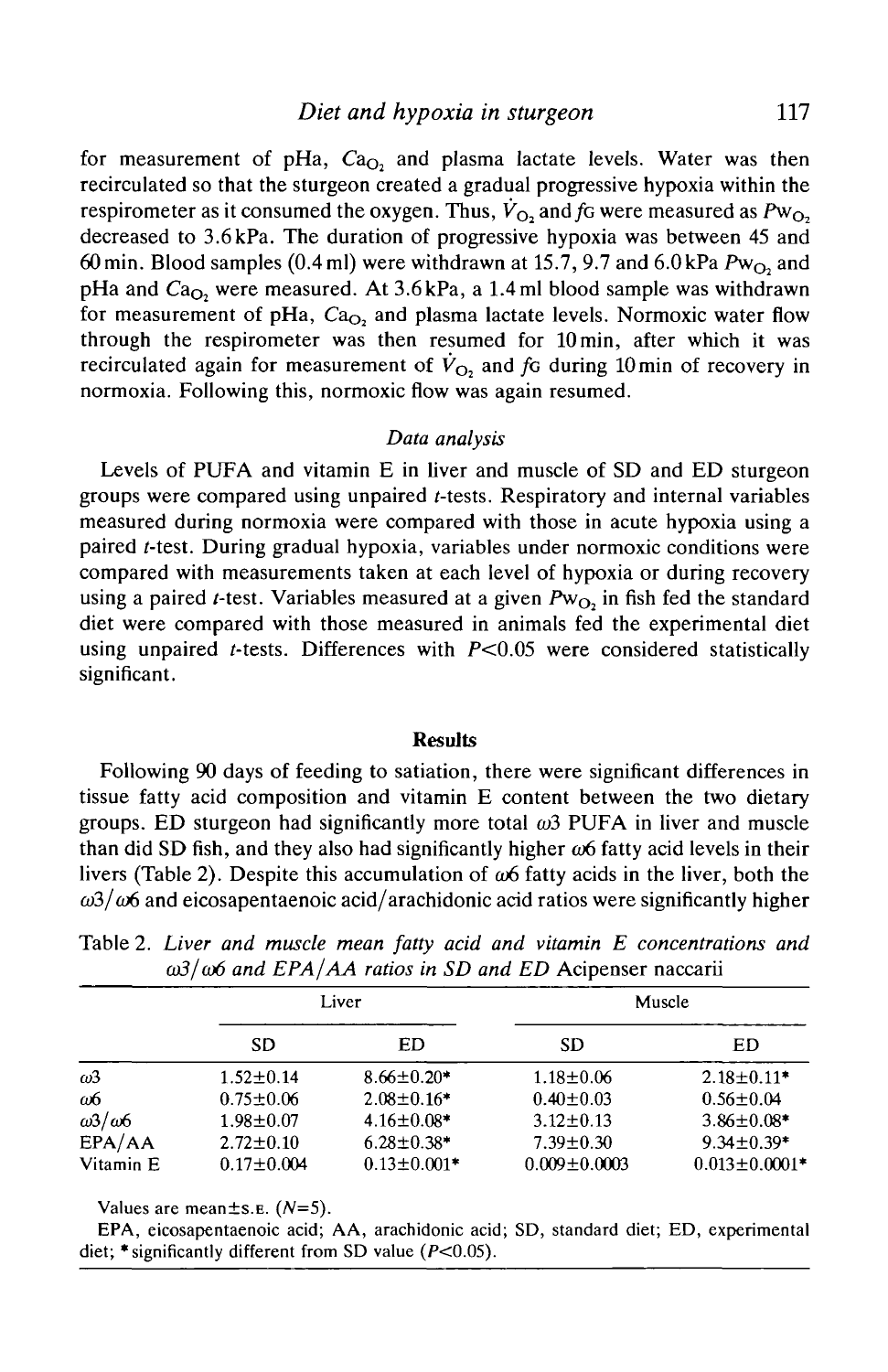| and ED Acipenser naccarii                                                    |                  |                   |                              |                    |  |  |  |  |
|------------------------------------------------------------------------------|------------------|-------------------|------------------------------|--------------------|--|--|--|--|
|                                                                              | <b>SD</b>        |                   | ED                           |                    |  |  |  |  |
|                                                                              | Normoxia         | <b>Hypoxia</b>    | Normoxia                     | Hypoxia            |  |  |  |  |
| $\dot{V}_{\text{O}_2}$ (mg O <sub>2</sub> kg <sup>-1</sup> h <sup>-1</sup> ) | $151.8 \pm 21.4$ | $139.4 \pm 4.8$   | $141.7 \pm 19.1$             | $128.5 \pm 11.5$   |  |  |  |  |
| $fG$ (beats min <sup>-1</sup> )                                              | $98.2 \pm 6.9$   | $137.0 \pm 2.8$ * | $99.0 \pm 11.7$              | $143.0 \pm 4.45$ * |  |  |  |  |
| pHa                                                                          | $7.75 \pm 0.01$  | $7.77 \pm 0.02$   | $7.76 \pm 0.02$              | $7.72 \pm 0.02$    |  |  |  |  |
| $Ca_{O_2}$ (vol%)                                                            | $7.70 \pm 0.56$  | $2.79 \pm 0.43*$  | $7.69 \pm 0.64$              | $5.25 \pm 0.62$ *† |  |  |  |  |
| NA $(nmol)^{-1}$                                                             | $4.3 \pm 0.6$    | $45.1 \pm 8.6$ *  | $3.7 \pm 1.1$                | $54.1 \pm 19.2^*$  |  |  |  |  |
| A (nmol $I^{-1}$ )                                                           | $5.2 \pm 1.6$    | $29.9 \pm 6.8$ *  | $5.7 \pm 1.7$                | $60.2 \pm 17.3*$   |  |  |  |  |
| Lactate $(mmol1^{-1})$                                                       | $0.30 \pm 0.19$  | $3.65 \pm 0.76$ * | $1.18 \pm 0.81$ <sup>+</sup> | $2.52 \pm 0.44$ *  |  |  |  |  |
| $\Delta$ [Lactate] (mmol $1^{-1}$ )                                          |                  | $3.67 \pm 1.56$   |                              | $1.37 + 0.74$      |  |  |  |  |

Table 3. The effects of acute hypoxic exposure on mean  $\dot{V}_{O}$ , fo, pHa, Ca<sub>O</sub>, *noradrenaline and adrenaline, and of progressive hypoxia on plasma lactate, In SD*

Values are mean±s.E.

For SD animals,  $N=9$  for  $V_{O_2}$ , pHa and  $Ca_{O_2}$ ,  $N=6$  for fg,  $N=7$  for NA and A and  $N=6$  for lactate measurements. For ED animals,  $N=6$  in all cases.

SD, standard diet; ED, experimental diet; NA, noradrenaline; A, adrenaline; AfLactate], increase in plasma lactate concentration during progressive hypoxia; \* significantly different from normoxic value ( $P<0.05$ ); † significantly different from value in SD sturgeon ( $P<0.05$ ).

in liver and muscle of ED sturgeon, the differences being particularly marked in the liver (Table 2). Vitamin E levels were significantly elevated in muscle of ED sturgeon when compared with SD fish, but were significantly lower in the liver of ED fishes (Table 2). These differences in tissue composition were still present in SD and ED sturgeon following 1 year on the diets (E. Agradi, G. Abrami, G. Serrini, D. McKenzie, L. Bolis and P. Bronzi, in preparation) and are, therefore, representative of the tissue composition of those animals exposed to hypoxia in this study.

Under normoxic conditions, the values for  $\dot{V}_{\text{Q}_2}$ ,  $f_G$ , pHa,  $Ca_{\text{Q}_2}$ , noradrenaline and adrenaline in the SD and ED animals did not differ (Table 3). Acute hypoxic exposure had no effect on  $\dot{V}_{\text{O}_2}$  or pHa in either dietary group but gill ventilation frequency increased significantly and there was a significant decrease in  $Ca<sub>O</sub>$ . ED sturgeon, however, maintained  $Ca<sub>O</sub>$ , at levels significantly higher than those measured in SD animals during acute hypoxic exposure (Table 3). Under normoxic conditions, plasma catecholamine levels in both dietary groups were similar to those of teleosts (Perry *etal.* 1989); both SD and ED fish showed a similar and statistically significant increase in plasma noradrenaline and adrenaline concentrations during hypoxic exposure (Table 3).

There were marked differences in the responses to progressive hypoxia between SD and ED sturgeon. SD sturgeon became extremely agitated during exposure to progressive hypoxia, whereas ED sturgeon did not. During progressive hypoxic exposure,  $\dot{V}_{\text{O}_2}$  was significantly elevated at  $Pw_{\text{O}_2}$  values between 15.7 and 7.2 kPa in SD animals (Fig. 1). Below a  $Pw_{\text{O}_2}$  of 10.8 kPa,  $\dot{V}_{\text{O}_2}$  began to decline in SD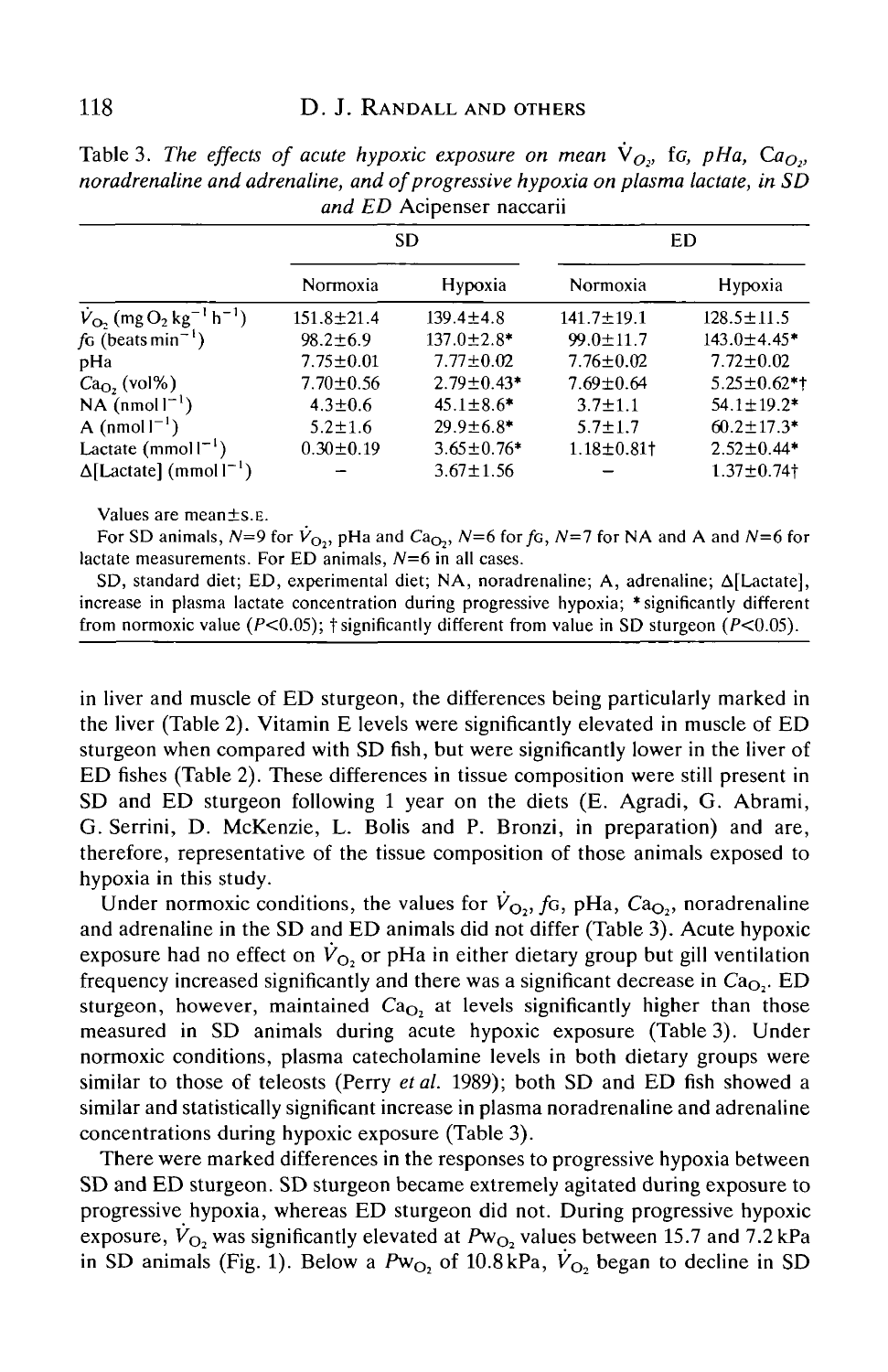

Fig. 1. The effects of progressive hypoxia on the mean  $(\pm s.\epsilon)$  rate of oxygen uptake  $(\dot{V}_{\text{O}2})$  in ED (filled symbols) and SD (open symbols) *Acipenser naccarii.* N=6 for ED and 9 for SD fish. *R,* recovery; SD, standard diet; ED, experimental diet.

sturgeon and at 3.6 kPa  $Pw_{O_2}$ ,  $\dot{V}_{O_2}$  was significantly decreased when compared with normoxia. Following 10 min of recovery in normoxic water,  $\dot{V}_{\text{O}_2}$  increased significantly when compared with that at  $3.6$  kPa  $Pw_{\text{O}_2}$ , to a value not significantly different from that in pre-hypoxic exposure (Fig. 1). Animals given the experimental diet maintained  $\dot{V}_{\text{O}_2}$  statistically unchanged down to a  $Pw_{\text{O}_2}$  of 4.8 kPa during progressive hypoxic exposure and, between 14.5 and 7.2 kPa  $Pw_{O_2}$ ,  $\dot{V}_{O_2}$  in ED sturgeon was significantly lower than that of SD fish. At  $Pw_{O_2}$  below 4.8 kPa,  $V_{\text{O}_2}$  was significantly reduced compared with control values (Fig. 1). Following 10 min of recovery in normoxia, ED animals showed a significant increase in  $\dot{V}_{\text{O}_2}$ compared with that at  $3.6$  kPa  $Pw_{O_2}$ . Oxygen consumption by ED sturgeon during recovery did not differ from that seen in SD fish during recovery (Fig. 1).

Progressive hypoxia led to a significant increase in fo in both dietary groups (Fig. 2). In SD sturgeon,  $f$ G was significantly increased at a  $Pw_{O_2}$  of 13.3 kPa, and reached a maximum increase of 57% above normoxic values at a Pw<sub>O</sub>, of 8.5 kPa. At 3.6 kPa, SD sturgeon showed a significant decrease *info* when compared with /G at 6.0 kPa. Following 10min of recovery in normoxic water, ventilation was significantly elevated when compared with either pre-hypoxic exposure values or those seen at 3.6kPa  $Pw_{O_2}$  (Fig. 2). In ED sturgeon, there was no significant increase in  $f$ G during progressive hypoxic exposure until 10.8 kPa  $Pw_{O_2}$  and, at 13.3 kPa  $Pw_{O_2}$ , ED sturgeon had a significantly lower for than SD animals. The maximum increase in fo was also 57% above normoxic values at a  $Pw_{O_2}$  of 6.0 kPa. The hyperventilation was maintained down to the lowest level of  $Pw_{\text{O}_2}$ , so that at 3.6 kPa  $Pw_{O_2}$  ED sturgeon had a significantly higher  $f_G$  than did SD animals (Fig. 2). Following 10 min of recovery in normoxia, ED fish showed a hyperventilation that was no different from that seen in SD sturgeon (Fig. 2).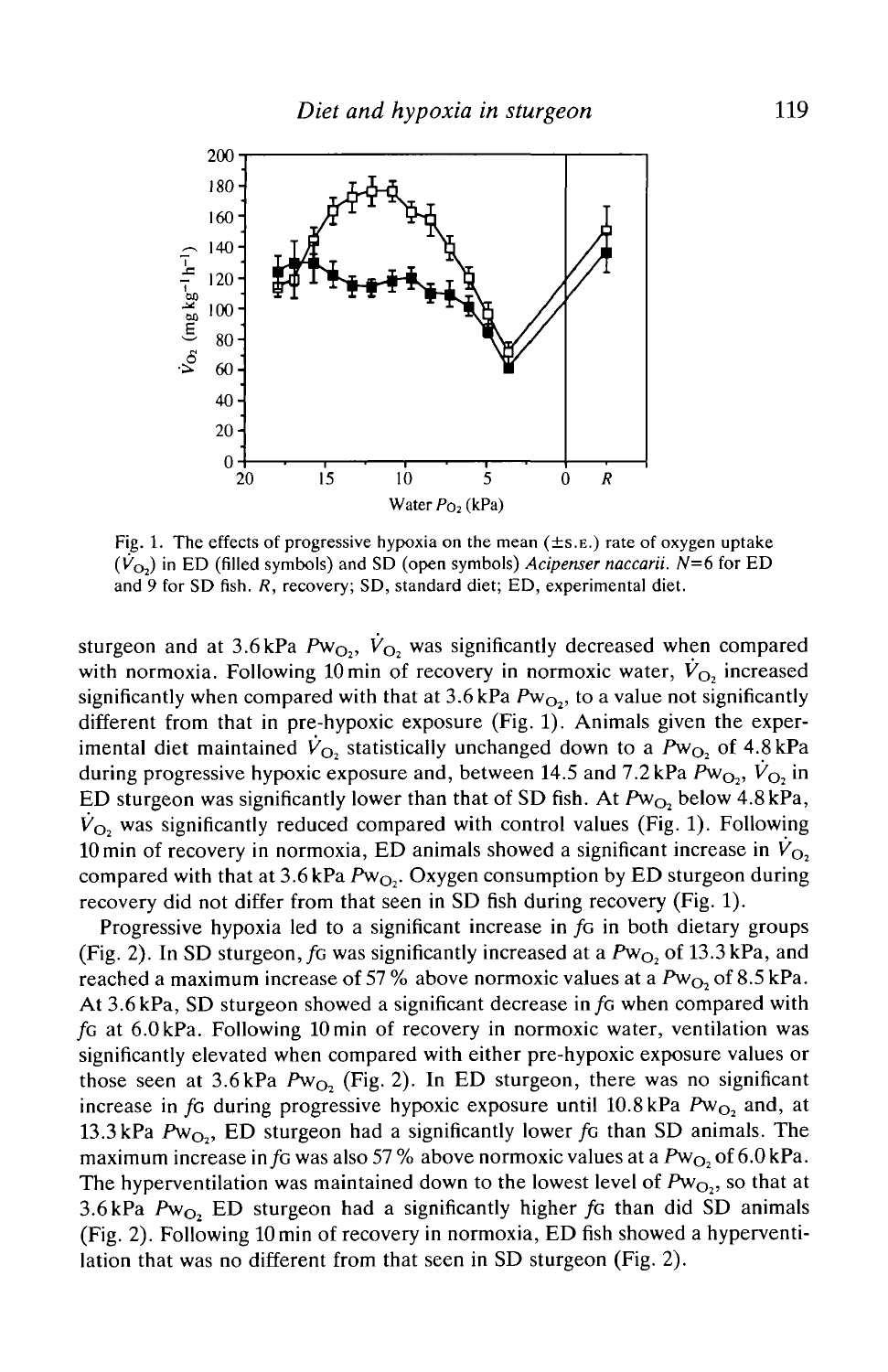

Fig. 2. The effects of progressive hypoxia on mean  $(\pm s.\mathbf{E})$  gill ventilation frequency (/c) in ED (filled symbols) and SD (open symbols) *Acipenser naccarii. N=6* for ED and SD fish. *R,* recovery; SD, standard diet; ED, experimental diet.



Fig. 3. The effects of progressive hypoxia on mean  $(\pm s.\text{E})$  arterial blood oxygen content ( $Ca<sub>O<sub>2</sub></sub>$ ) in ED (filled symbols) and SD (open symbols) *Acipenser naccarii.*  $N=6$ for ED and SD fish. SD, standard diet; ED, experimental diet.

In both SD and ED fish,  $Ca<sub>O<sub>2</sub></sub>$  showed a progressive reduction as  $Pw<sub>O<sub>2</sub></sub>$ decreased during progressive hypoxic exposure (Fig. 3). In SD sturgeon, however,  $Ca<sub>O<sub>2</sub></sub>$  was significantly reduced below 9.7 kPa  $Pw<sub>O<sub>2</sub></sub>$ , whereas ED sturgeon did not exhibit a significant hypoxaemia until  $6.0 \text{ kPa}$   $Pw_{\text{O}_2}$  (Fig. 3).

Temperature-corrected arterial plasma pH also decreased significantly as  $Pw_{O_2}$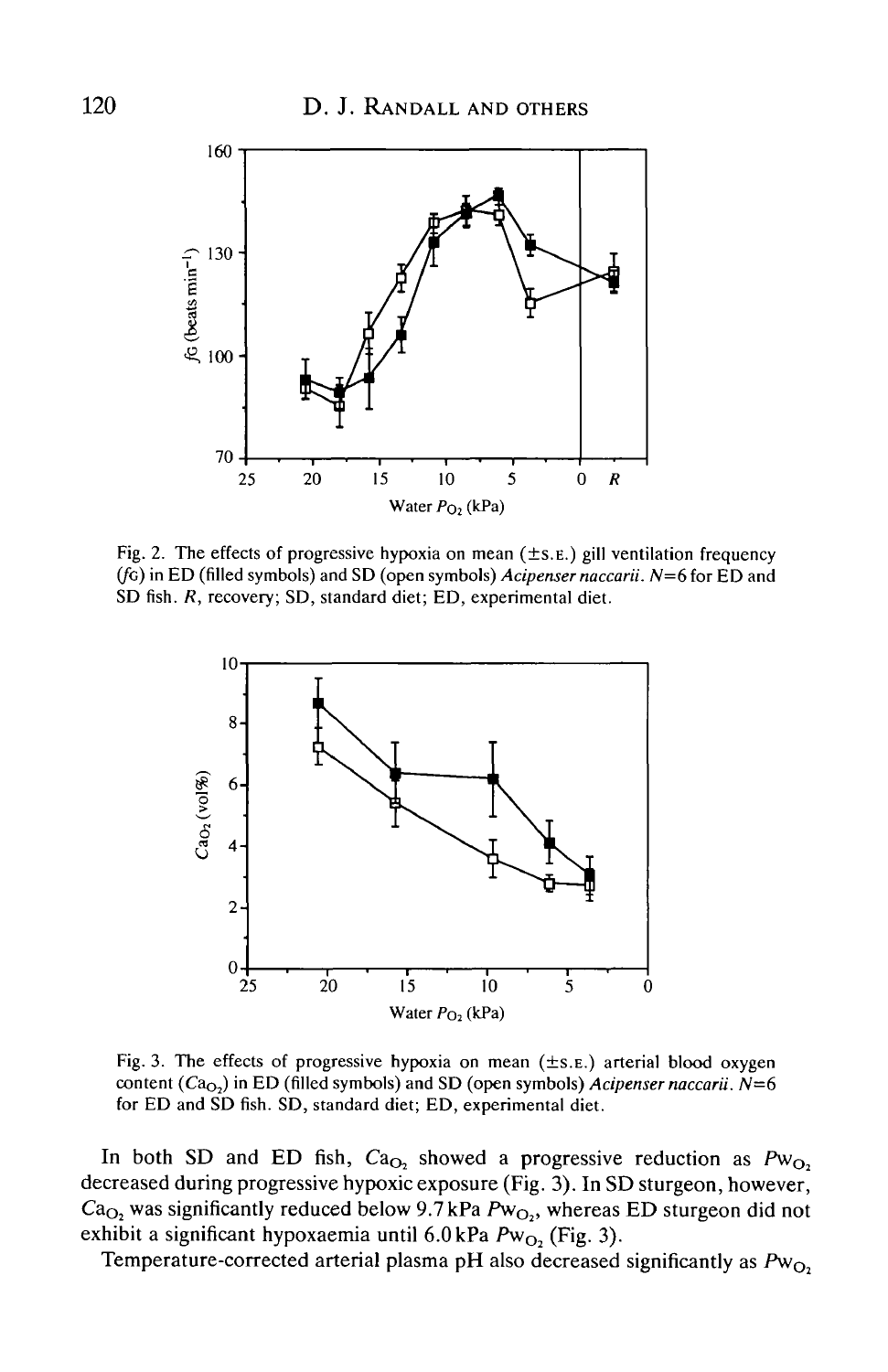

Fig. 4. The effects of progressive hypoxia on mean (±S.E.) arterial plasma pH (pHa) in ED (filled symbols) and SD (open symbols) *Acipenser naccarii. N=6* for ED and SD fish. SD, standard diet; ED, experimental diet.

declined in both SD and ED animals (Fig. 4). In SD sturgeon, pHa was significantly reduced compared with normoxic values at  $6.0 \text{ kPa } Pw_{O_2}$  and below. ED fish did not exhibit a significant decrease in pHa until a  $Pw_{O}$ , of 3.6 kPa. At 9.7 and  $6.0 \text{ kPa}$  Pw<sub>O</sub>, the pHa values for ED animals were significantly higher than those of SD fish (Fig. 4). The acidosis was partially metabolic in origin, as both groups of sturgeon showed a significant increase in plasma lactate concentration following progressive hypoxic exposure (Table 3). Animals fed the experimental diet, however, had higher lactate levels in normoxia than did SD sturgeon and showed a significantly smaller increase in plasma lactate concentration during hypoxic exposure than did the SD animals (Table 3).

During exposure to progressive hypoxia, an accumulation of metabolic  $CO<sub>2</sub>$ within the respirometer would have created some degree of hypercapnia. It is likely that this contributed to the responses observed and it may have contributed a respiratory component to the plasma acidosis measured in both dietary groups.

### **Discussion**

The results indicate that diet is a factor involved in the control of  $\dot{V}_{O_2}$  during hypoxic stress. The sturgeon in the two dietary groups were of the same genetic stock, of the same age and mass and were maintained in the same environment, suggesting that physiological disparities during hypoxic exposure can be attributed to the differences in  $\omega$ 3 PUFA and vitamin E status, as indicated by tissue levels of PUFA and vitamin E (Maxwell and Marmer, 1983; Chow, 1985).

In normoxic conditions, there were no significant differences in Ca<sub>O</sub>, and pHa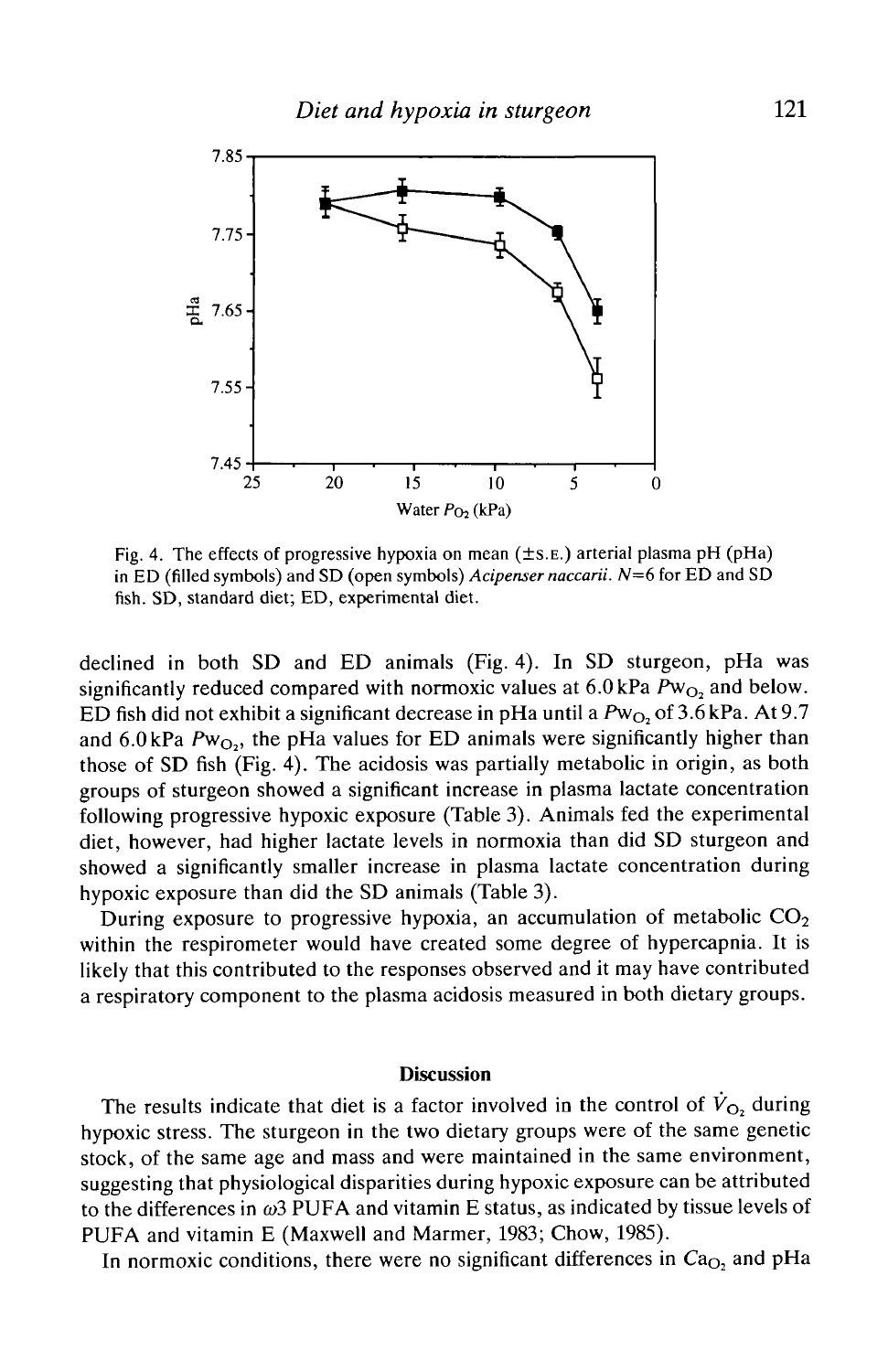## 122 D. J. RANDALL AND OTHERS

measured in ED fish when compared with SD fish, indicating that the disparities in these variables between the dietary groups during hypoxia cannot be ascribed to differences under resting conditions. The differences in  $Ca<sub>O</sub>$ , during hypoxia may have been the result of differences in blood haemoglobin concentrations or blood  $O<sub>2</sub>$ -affinity between the two groups and/or differences in cardiovascular function similar to those reported to occur in mammals (Hornstra, 1989; Budowski and Sklan, 1989; Downey, 1990). During progressive hypoxia, it is also possible, however, that differences in  $Ca<sub>O</sub>$  and pHa may have been secondary to disparities in metabolic energy requirements between SD and ED sturgeon, as indicated by the increased  $\dot{V}_{\Omega_2}$  and larger accumulation of lactate in the plasma of the former. A higher tissue energy requirement in SD fish might have led to an increase in  $O<sub>2</sub>$ removal from the blood causing a greater reduction in  $Ca<sub>O<sub>2</sub></sub>$ . An increased  $\dot{V}<sub>O<sub>2</sub></sub>$  in the SD fish would also lead to the production and accumulation within the respirometer of more  $CO<sub>2</sub>$  which, in concert with the larger increase in plasma lactate concentration seen in these animals, would lead to a greater reduction in pHa than that seen in ED sturgeon. In addition, the more severe acidosis might also cause further reductions in  $Ca<sub>O</sub>$ , as a result of Bohr and Root effects.

The higher  $\dot{V}_{\Omega}$  in the SD sturgeon may have been the result of the agitation observed in that dietary group during progressive hypoxia. During acute hypoxic exposure, there were no significant differences in  $\dot{V}_{\text{O}}$ , between the dietary groups, although ED fish showed a slightly reduced  $\dot{V}_{\text{O}_2}$  and a slightly larger increase in fo than did SD fish (Table 3). This indicates that the differences in  $\dot{V}_{\Omega}$  during progressive hypoxia may be related either to the pattern of hypoxic exposure or to an accumulation of metabolic  $CO<sub>2</sub>$  in the respirometer.

Despite these differences in metabolic regulation at intermediate levels of  $O<sub>2</sub>$ availability, the ED animals were not more resistant to hypoxia: at the end of the progressive hypoxic exposure,  $Ca<sub>O</sub>$ , pHa and  $\dot{V}<sub>O</sub>$ , values of ED and SD sturgeon were not significantly different. In fact, ED fish exhibited a significant decrease in  $\dot{V}_{\text{O}_2}$  at a Pw<sub>O2</sub>, that did not cause a significant decrease in SD animals. Thus, an increase in tissue  $\omega_3$  fatty acid and vitamin E levels does not increase overall resistance to progressive hypoxia, but only alters the characteristics of the hypoxic response.

It is not known why increases in the *w3* fatty acid and vitamin E content of the tissues of ED sturgeon lead to such differences in metabolic regulation during hypoxia. Changes in tissue  $\omega$ 3 fatty acid and vitamin E content may, however, exert modulatory effects at different levels of the oxidative transformations of lipids, leading to the differences in hypoxic responses observed.

The relative tissue levels of  $\omega_3$  and  $\omega_6$  PUFA and vitamin E have been shown to modulate the biological impact of processes regulated by prostaglandins (Lands, 1986; Hornstra, 1989; Budowski and Sklan, 1989). Prostaglandins are oxygenated metabolites of PUFA found in a very broad range of organisms including plants, prokaryotes, invertebrates and vertebrates (Christ and Van Dorp, 1972). We found significant differences in the  $\omega/6$  and eicosapentaenoic acid/arachidonic acid ratios and vitamin E content of tissues from SD and ED sturgeon. Differences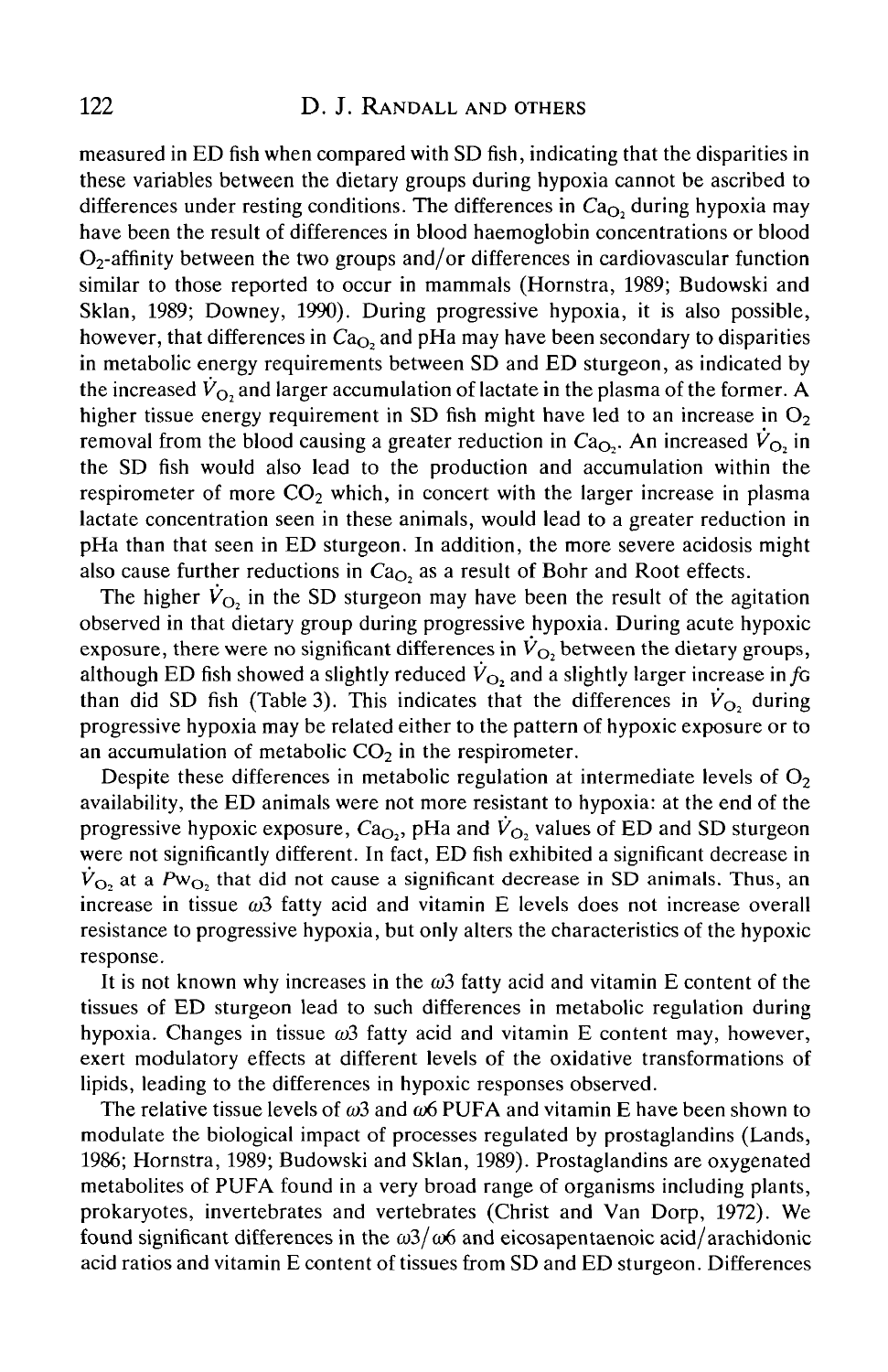in prostaglandin formation between SD and ED sturgeon may, thus, be one explanation for the differences in metabolic regulation observed during hypoxia. Furthermore, supplementing the diet with fish oil could affect  $O<sub>2</sub>$ -dependent lipid catabolism, leading to changes in the relative activities of mitochondrial and peroxisomal pathways (Moyes *etal.* 1990).

The ability of vitamin E to inhibit peroxidative reactions of PUFA and to scavenge free radicals is known to reduce the oxidative stress caused by hypoxia in animal tissues (Budowski and Sklan, 1989; Park *etal.* 1991; Dhaliwal *etal.* 1991). Oxidative stress caused by progressive hypoxic exposure may have contributed to the agitation seen in the SD sturgeon, leading to an increase in  $\dot{V}_{\text{O}_2}$ , an effect that was inhibited in ED fish by the higher levels of vitamin E in their tissues. It is also possible, however, that the agitation was caused by the more profound hypoxaemia and acidosis measured in SD sturgeon when compared with ED fish.

*A. naccarii* fed both fish oil and vitamin E supplements showed better growth than those fed fish oil supplements alone (E. Agradi, G. Abrami, G. Serrini, D. McKenzie, L. Bolis, and P. Bronzi, in preparation), giving indirect evidence for a combined beneficial effect of *co3* PUFA and vitamin E.

It has been shown that enrichment of the diet with  $\omega$ 3 PUFA and vitamin E protects against cardiovascular disease and against acute cardiac and cerebral ischaemia in mammals (Vergroesen, 1989; Hornstra, 1989). Our data indicate that a reduced  $O_2$  requirement of tissues during hypoxia in animals with increased tissue  $\omega$ 3 and vitamin E levels may contribute to the protective role of  $\omega$ 3 PUFA and antioxidants in mammalian cardiac and cerebral ischaemia.

It is of interest that *A. naccarii* did not show the reduction in metabolic rate during acute hypoxic exposure that has previously been observed in the related species *A. transmontanus* at 15°C (Burggren and Randall, 1978). Acclimation of SD *A. naccarii* to 15°C had no effect on the response to acute hypoxia (D. J. Randall and D. J. McKenzie, unpublished observations), and the short duration of the acute hypoxia trial in this study precludes the possibility that an accumulation of metabolic  $CO<sub>2</sub>$  within the respirometer could have compromised a metabolic depression. Thus, the disparities in the responses may be a result of species differences but, given the differences between SD and ED *A. naccarii* in metabolic regulation during hypoxia, it is tempting to speculate that disparities between *A. naccarii* and *A. transmontanus* (Burggren and Randall, 1978) may be at least partially a result of differences in nutritional status.

In conclusion, dietary and tissue  $\omega$ 3 fatty acid and vitamin E levels are clearly important variables in regulating metabolism during hypoxia in fish, and consideration of these factors may explain the variability in hypoxic responses measured by different investigators. Evaluation of physiological variables in conjunction with analysis of diet and tissue composition will increase our understanding of the impact of nutrients on whole-animal responses to environmental and pathological stresses.

The authors would like to Mr P. Romano for technical assistance, and ENEL-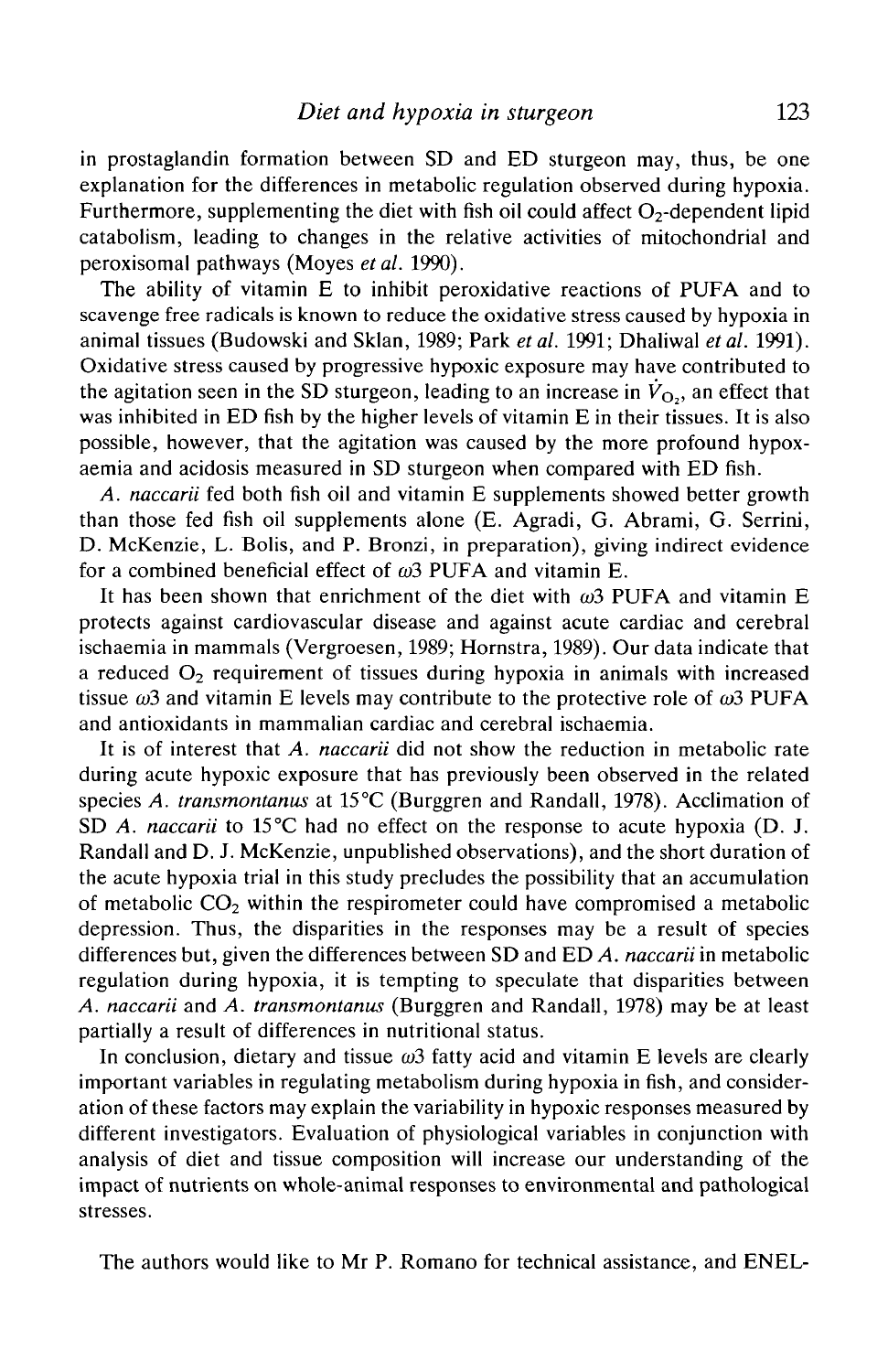CRTN for the use of the facilities at *La Casella* experimental thermal aquaculture plant. D.J.R. was supported by a NATO Senior Research Fellowship.

### References

- ACKMAN, R. G. (1980). Fish lipids. In *Advances in Fish Science and Technology* (ed. J. J.
- BELL, M. V., HENDERSON, R. J. AND SARGENT, J. R. (1986). The role of polyunsaturated fatty acids in fish. *Comp. Biochem. Physiol.* 83B, 711–719.
- BONDIOLOTTI, G. P., GALVA, M. D. AND PICOTTI, G. B. (1987). Simultaneous determination of catecholamines, L-DOPA and DOPAC in human plasma by high-performance liquid chromatography with electrochemical detection. *VI International Catecholamine Symposium, Jerusalem.* p117 (abstract).<br>BUDOWSKI, P. AND SKLAN, D. (1989). Vitamins E and A. In *The Role of Fats in Human*
- *Nutrition,* 2nd edn (ed. A. J. Vergroesen and M. Crawford), pp. 363-406. London: Academic Press.<br>BURGGREN, W. W. AND RANDALL, D. J. (1978). Oxygen uptake and transport during hypoxic
- 
- 
- exposure in the sturgeon (Acipenser transmontanus). Respir. Physiol. 34, 171–183.<br>CHOW, C. K. (1985). Vitamin E and blood. Wld. Rev. Nutr. Diet 45, 133–166.<br>CHRIST, E. J. AND VAN DORP, D. A. (1972). Comparative aspects of
- Cowey, C. B. (1986). The role of nutritional factors in the prevention of peroxidative damage to tissues. *Fish. Physiol. Biochem.* 2, 171–178.
- CRARY, E. J. AND McCARTY, M. F. (1984). Potential clinical applications for high-dose nutritional antioxidants. *Med. Hyp.* 13, 77–98.
- DHALIWAL, H., KIRSHENBAUM, A., RANDHAWA, A. K. AND SINGAL, P. K. (1991). Correlation between antioxidant changes during hypoxia and recovery on reoxygenation. *Am. J. Physiol.*
- DOWNEY, J. M. (1990). Free radicals and their involvement during long-term myocardial ischemia and reperfusion. A. Rev. Physiol. 52, 487–504.
- FOLCH, J., LEES, M. AND SLOANE-STANLEY, G. H. (1957). A simple method for the isolation and purification of total lipids from animal tissues. *J. biol. Chem.* 226, 497–504.
- HEISLER, N. (1984). Acid-base regulation in fishes. In Fish Physiology, vol. 10A (ed. W. S. Hoar and D. J. Randall), pp. 315-399. New York: Academic Press.
- HORNSTRA, G. (1989). The significance of fish and fish-oil enriched food for prevention and therapy of ischaemic cardiovascular disease. In *The Role of Fats in Human Nutrition,* 2nd edn
- LANDS, W. E. M. (1986). The fate of polyunsaturated fatty acids. In *Health Effects of Polyunsaturated Fatty Acids in Seafoods* (ed. A. P. Simopoulos, R. R. Kifer and R. E. Martin), pp. 33–48. Orlando: Academic Press.<br>MAXWELL, R. J. AND MARMER, W. N. (1983). Systematic protocol for the accumulation of fatty
- acid data from multiple tissue samples: tissue handling, lipid extraction and class separation,<br>and capillary gas chromatography analysis. Lipids 18, 453–459.<br>Moves, C. D., Buck, L. T. AND HOCHACHKA, P. W. (1990). Mitochon
- 
- PACKER, L. (1991). Protective role of vitamin E in biological systems. *Am. J. clin. Nutr.* 53, S1050–S1055.
- PARK, Y., KANEKAL, S. AND KEHRER, J. P. (1991). Oxidative changes in hypoxic rat heart tissue.<br>Am. J. Physiol. 260, H1395-H1405.
- PARKE, D. V. AND IOANNIDES, C. (1981). The role of nutrition in toxicology. A. Rev. Nutr. 1, 207–234.<br>207–234.<br>PERRY, S. F., KINKEAD, R., GALLAUGHER, P. AND RANDALL, D. J. (1989). Evidence that
- hypoxemia promotes catecholamine release during hypercapnic acidosis in rainbow trout *(Salmo gairdneri). Respir. Physiol.* 77, 351-364.
- RAYNARD, R. S., MCVICAR, A. H., BELL, J. G., YOUNGSON, A., KNOX, D. AND FRASER, C. O.